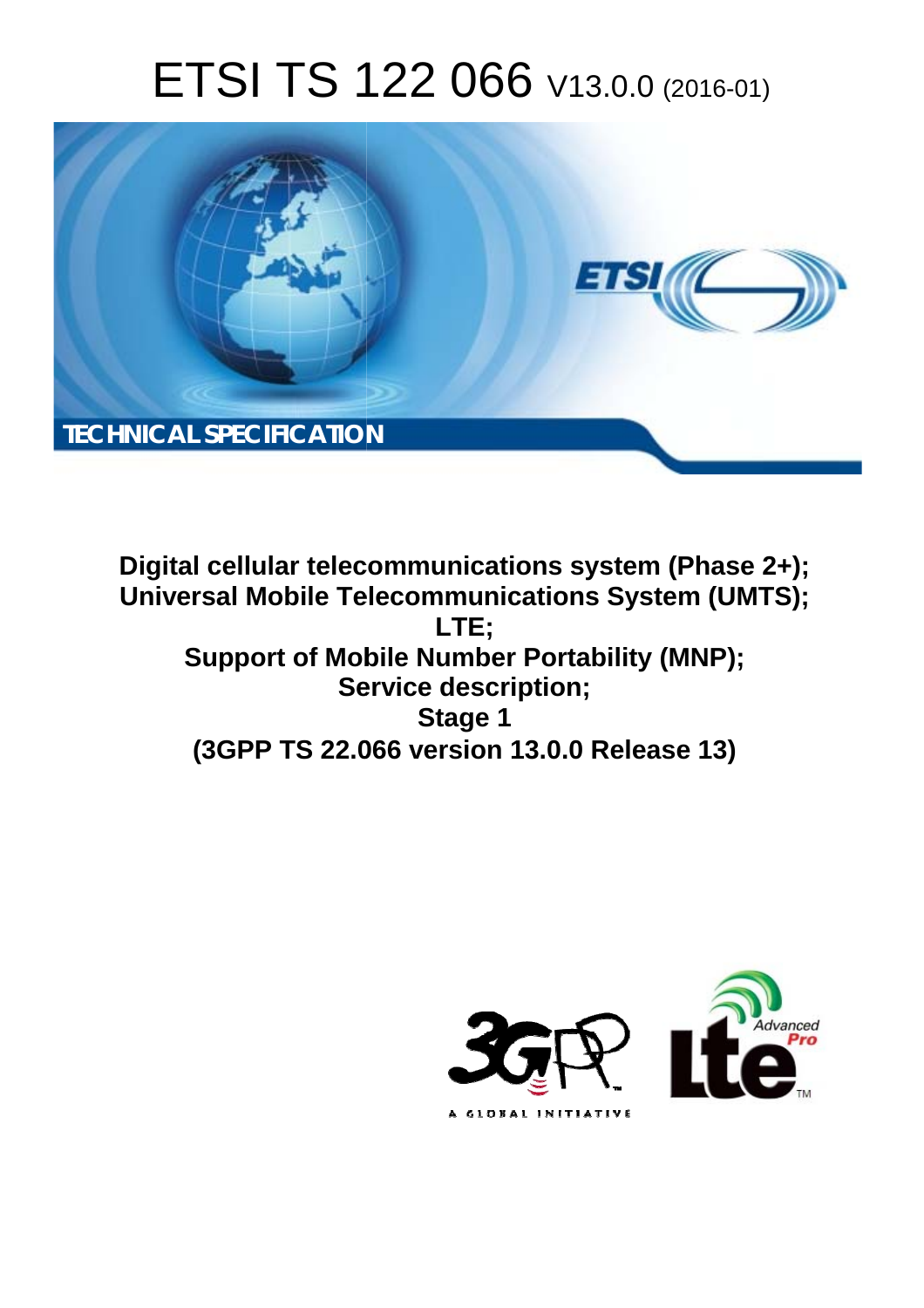Reference RTS/TSGS-0122066vd00

> Keywords GSM,LTE,UMTS

#### *ETSI*

#### 650 Route des Lucioles F-06921 Sophia Antipolis Cedex - FRANCE

Tel.: +33 4 92 94 42 00 Fax: +33 4 93 65 47 16

Siret N° 348 623 562 00017 - NAF 742 C Association à but non lucratif enregistrée à la Sous-Préfecture de Grasse (06) N° 7803/88

#### *Important notice*

The present document can be downloaded from: <http://www.etsi.org/standards-search>

The present document may be made available in electronic versions and/or in print. The content of any electronic and/or print versions of the present document shall not be modified without the prior written authorization of ETSI. In case of any existing or perceived difference in contents between such versions and/or in print, the only prevailing document is the print of the Portable Document Format (PDF) version kept on a specific network drive within ETSI Secretariat.

Users of the present document should be aware that the document may be subject to revision or change of status. Information on the current status of this and other ETSI documents is available at <http://portal.etsi.org/tb/status/status.asp>

If you find errors in the present document, please send your comment to one of the following services: <https://portal.etsi.org/People/CommiteeSupportStaff.aspx>

#### *Copyright Notification*

No part may be reproduced or utilized in any form or by any means, electronic or mechanical, including photocopying and microfilm except as authorized by written permission of ETSI.

The content of the PDF version shall not be modified without the written authorization of ETSI. The copyright and the foregoing restriction extend to reproduction in all media.

> © European Telecommunications Standards Institute 2016. All rights reserved.

**DECT**TM, **PLUGTESTS**TM, **UMTS**TM and the ETSI logo are Trade Marks of ETSI registered for the benefit of its Members. **3GPP**TM and **LTE**™ are Trade Marks of ETSI registered for the benefit of its Members and of the 3GPP Organizational Partners.

**GSM**® and the GSM logo are Trade Marks registered and owned by the GSM Association.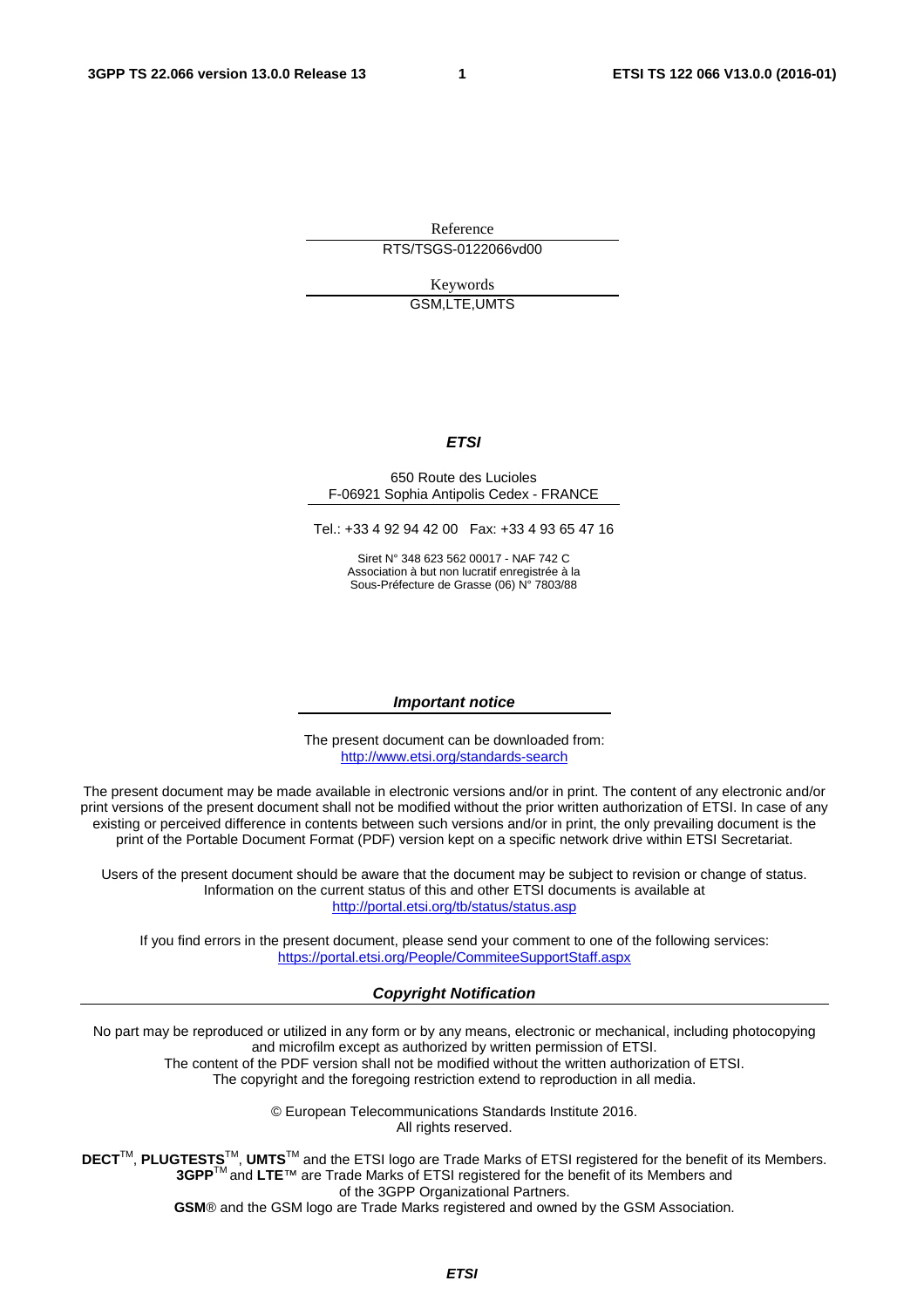#### Intellectual Property Rights

IPRs essential or potentially essential to the present document may have been declared to ETSI. The information pertaining to these essential IPRs, if any, is publicly available for **ETSI members and non-members**, and can be found in ETSI SR 000 314: *"Intellectual Property Rights (IPRs); Essential, or potentially Essential, IPRs notified to ETSI in respect of ETSI standards"*, which is available from the ETSI Secretariat. Latest updates are available on the ETSI Web server [\(https://ipr.etsi.org/](https://ipr.etsi.org/)).

Pursuant to the ETSI IPR Policy, no investigation, including IPR searches, has been carried out by ETSI. No guarantee can be given as to the existence of other IPRs not referenced in ETSI SR 000 314 (or the updates on the ETSI Web server) which are, or may be, or may become, essential to the present document.

#### Foreword

This Technical Specification (TS) has been produced by ETSI 3rd Generation Partnership Project (3GPP).

The present document may refer to technical specifications or reports using their 3GPP identities, UMTS identities or GSM identities. These should be interpreted as being references to the corresponding ETSI deliverables.

The cross reference between GSM, UMTS, 3GPP and ETSI identities can be found under [http://webapp.etsi.org/key/queryform.asp.](http://webapp.etsi.org/key/queryform.asp)

#### Modal verbs terminology

In the present document "**shall**", "**shall not**", "**should**", "**should not**", "**may**", "**need not**", "**will**", "**will not**", "**can**" and "**cannot**" are to be interpreted as described in clause 3.2 of the [ETSI Drafting Rules](http://portal.etsi.org/Help/editHelp!/Howtostart/ETSIDraftingRules.aspx) (Verbal forms for the expression of provisions).

"**must**" and "**must not**" are **NOT** allowed in ETSI deliverables except when used in direct citation.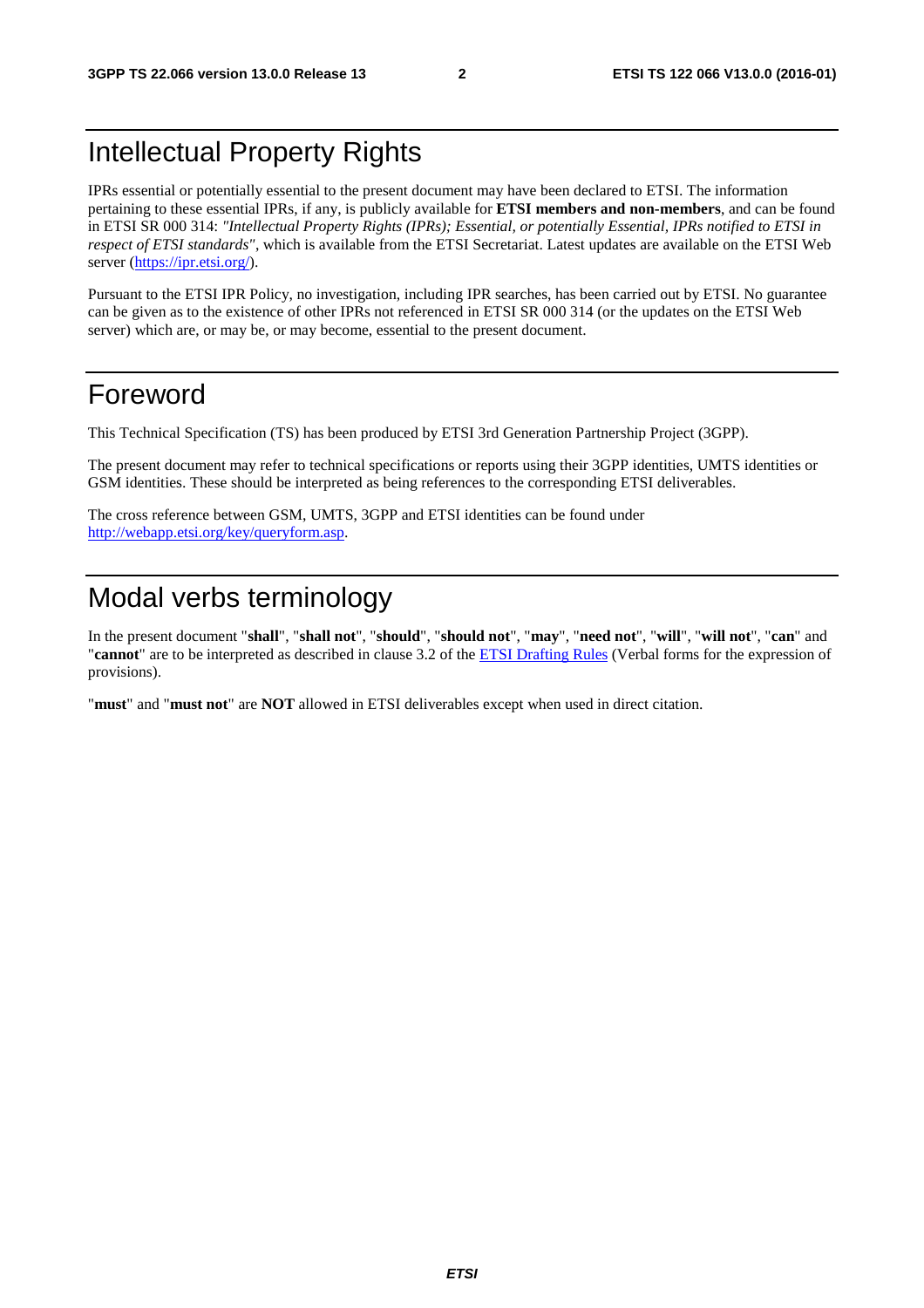$\mathbf{3}$ 

# Contents

| 1            |                                                                                               |  |  |  |  |
|--------------|-----------------------------------------------------------------------------------------------|--|--|--|--|
| 2            |                                                                                               |  |  |  |  |
| 3            |                                                                                               |  |  |  |  |
| 3.1          |                                                                                               |  |  |  |  |
| 3.2          |                                                                                               |  |  |  |  |
| 4            |                                                                                               |  |  |  |  |
| 5            |                                                                                               |  |  |  |  |
| 6            |                                                                                               |  |  |  |  |
| 7            |                                                                                               |  |  |  |  |
| 8            |                                                                                               |  |  |  |  |
| 9            |                                                                                               |  |  |  |  |
| 9.1          |                                                                                               |  |  |  |  |
| 9.2          |                                                                                               |  |  |  |  |
| 9.3          |                                                                                               |  |  |  |  |
| 9.4          |                                                                                               |  |  |  |  |
| 9.5          |                                                                                               |  |  |  |  |
| 9.6          |                                                                                               |  |  |  |  |
| 9.7          |                                                                                               |  |  |  |  |
| 9.8          |                                                                                               |  |  |  |  |
| 9.9          |                                                                                               |  |  |  |  |
| 9.10         |                                                                                               |  |  |  |  |
| 9.11         |                                                                                               |  |  |  |  |
| 9.12<br>9.13 |                                                                                               |  |  |  |  |
| 9.14         |                                                                                               |  |  |  |  |
| 9.15         |                                                                                               |  |  |  |  |
| 9.16         | Barring of Outgoing International Calls except those directed to the Home PLMN Country (BOIC- |  |  |  |  |
| 9.17         |                                                                                               |  |  |  |  |
| 9.18         | Barring of Incoming Calls when roaming outside the home PLMN country (BIC-Roam)10             |  |  |  |  |
| 9.19         |                                                                                               |  |  |  |  |
| 9.20         |                                                                                               |  |  |  |  |
| 9.21         |                                                                                               |  |  |  |  |
| 9.22         |                                                                                               |  |  |  |  |
| 9.23         |                                                                                               |  |  |  |  |
| 10           |                                                                                               |  |  |  |  |
| 10.1         |                                                                                               |  |  |  |  |
| 10.2         |                                                                                               |  |  |  |  |
| 11           |                                                                                               |  |  |  |  |
| 12           |                                                                                               |  |  |  |  |
| 13           |                                                                                               |  |  |  |  |
|              | Annex A: (informative)                                                                        |  |  |  |  |
|              |                                                                                               |  |  |  |  |
|              |                                                                                               |  |  |  |  |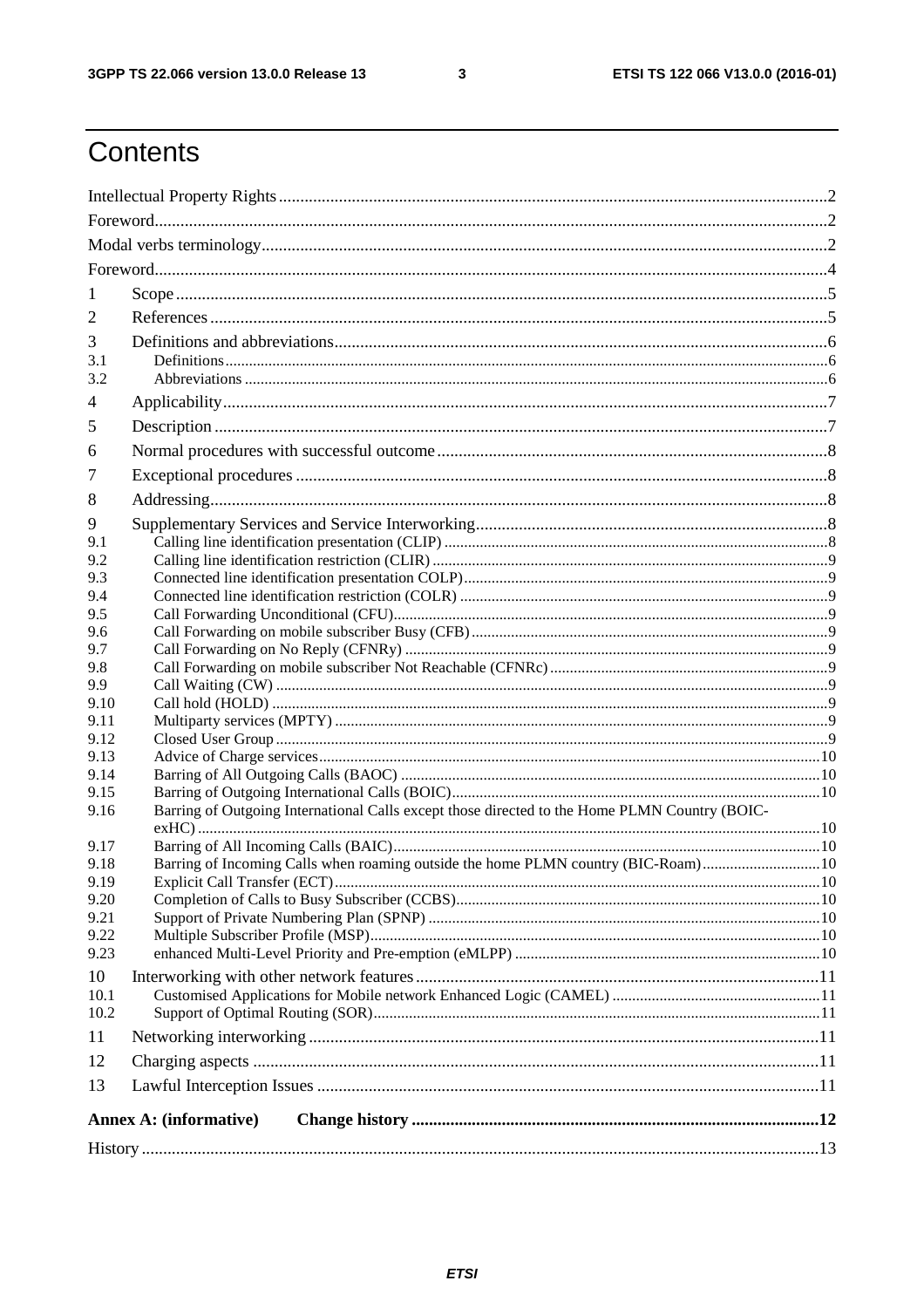#### Foreword

This Technical Specification has been produced by the 3<sup>rd</sup> Generation Partnership Project (3GPP).

The contents of the present document are subject to continuing work within the TSG and may change following formal TSG approval. Should the TSG modify the contents of the present document, it will be re-released by the TSG with an identifying change of release date and an increase in version number as follows:

Version x.y.z

where:

- x the first digit:
	- 1 presented to TSG for information;
	- 2 presented to TSG for approval;
	- 3 or greater indicates TSG approved document under change control.
- y the second digit is incremented for all changes of substance, i.e. technical enhancements, corrections, updates, etc.
- z the third digit is incremented when editorial only changes have been incorporated in the document.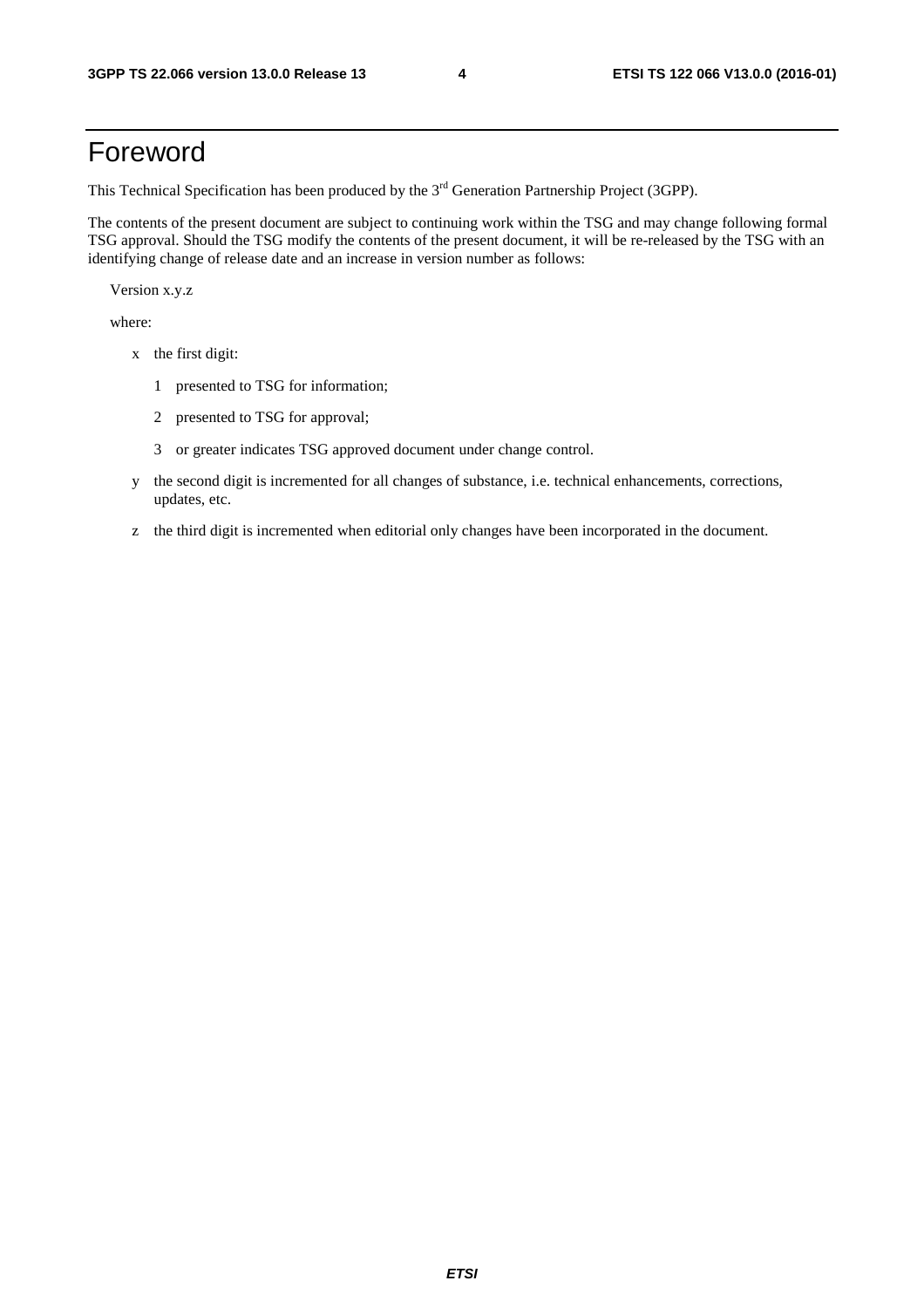#### 1 Scope

This TS defines the stage one description of the Support of Mobile Number Portability between networks in the same country as well as North America cross-sector portability (i.e.,. number portability between fixed and 3GPP system). Stage one is an overall service description, primarily from the service subscriber's and user's points of view, but does not deal with the details of the human interface itself.

Mobile Number Portability (MNP) is applicable only to those telecommunication services identified by an MSISDN.

This specification includes information applicable to network operators, service providers and terminal, switch and database manufacturers.

This specification contains the core requirements for the Support of Mobile Number Portability between network operators in the same country as well as North America cross-sector portability which are sufficient to provide a complete service.

Other cross-sector portability options (e.g. number portability between fixed and mobile networks outside the North American Region) are outside the scope of this technical specification. It is highly desirable however, that technical solutions for MNP should be sufficiently flexible to allow for possible enhancements, e.g. cross-sector number portability, and MNP between analogue and digital mobile networks. Additional functionalities not documented in this specification may implement requirements which are considered outside the scope of this specification. This additional functionality may be on a network-wide basis, nation-wide basis or particular to a group of users. Such additional functionality shall not compromise conformance to the core requirements of the service.

Porting between Service Providers (i.e. service provider portability) which does not involve a change of Network Operator is outside the scope of this specification.

The relationship between Service Providers and Network Operators is outside the scope of this specification.

The relationship between a Service Provider and subscriber is outside the scope of this specification. The interface between the User Equipment (UE) and any external applications are outside the scope of this specification. Charging principles are outside the scope of this specification except where explicitly stated in the text.

#### 2 References

The following documents contain provisions which, through reference in this text, constitute provisions of the present document.

- References are either specific (identified by date of publication, edition number, version number, etc.) or non-specific.
- For a specific reference, subsequent revisions do not apply.
- For a non-specific reference, the latest version applies. In the case of a reference to a 3GPP document (including a GSM document), a non-specific reference implicitly refers to the latest version of that document *in the same Release as the present document*.
- [1] 3GPP TR 21.905: "Vocabulary for 3GPP Specifications".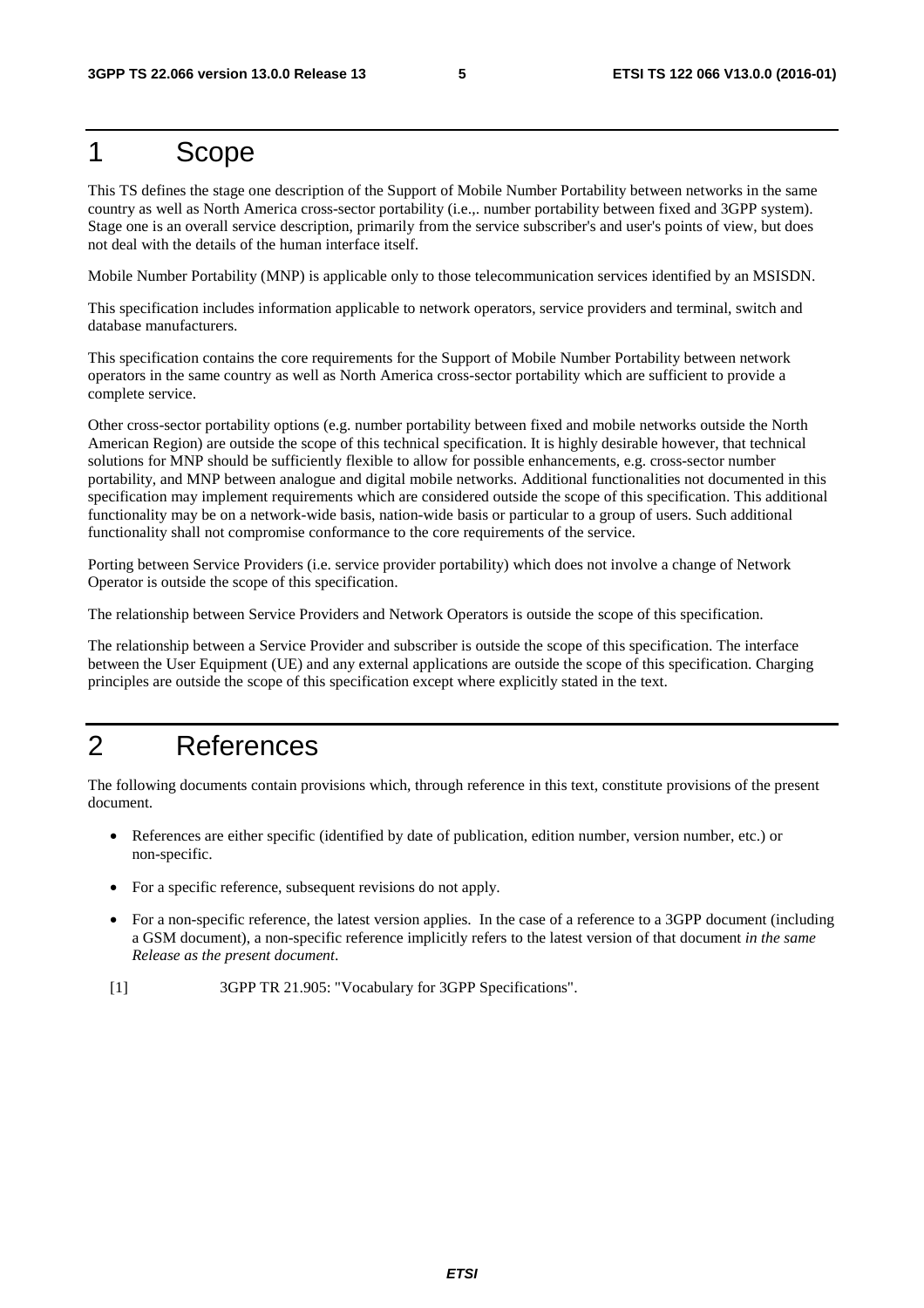#### 3 Definitions and abbreviations

#### 3.1 Definitions

For the purposes of this specification the following definitions apply:

**number range owner network**: The network to which the number range containing the ported number has been allocated.

**directory number:** any E.164 dialable number assigned to a wireline or a wireless subscriber. A DN can be a 10-digit number in the context of the North American Numbering Plan (without a country code) or up to 15 digits for an international number(country code included).

**donor network**: The subscription network from which a number is ported in the porting process. This may or may not be the number range owner network.

**mobile number portability**: The ability for a mobile subscriber to change digital mobile subscription network within the same country retaining their original DN(s). Additional regulatory constraints apply in North America.

**network operator**: A PLMN operator.

**North American GSM number portability**: the ability for a subscriber to change subscription between North American GSM networks and other subscription networks within an FCC regulated geographical area within North America

**originating network**: the network where the calling party is located.

**ported number**: Is a MSISDN that has undergone the porting process.

**ported subscriber**: The subscriber of a ported number.

**porting process**: A description of the transfer of a number between network operators.

**recipient network**: The network which receives the number in the porting process. This network becomes the subscription network when the porting process is complete.

**service provider**: An entity which offers service subscriptions to individual subscribers and contracts with a network operator to implement services for a specific DN. A service provider may contract with more than one network operator.

**service provider portability**: The transfer of numbers between two unique Service Providers.

**subscription network**: The network with which the customer"s Service Provider has a contract to implement the customer"s services for a specific DN.

NOTE: The term "recipient network" is used during the porting process. The recipient network becomes the "subscription network" after the completion of the porting process.

#### 3.2 Abbreviations

For the purposes of this specification the following abbreviations apply:

| DN            | Directory Number                            |
|---------------|---------------------------------------------|
| <b>IMPI</b>   | IP multimedia CN subsystem Private Identity |
| <b>MMI</b>    | Man Machine Interface                       |
| <b>MNP</b>    | Mobile Number Portability                   |
| <b>MSISDN</b> | Mobile Station ISDN number                  |
| <b>NAGNP</b>  | North American GSM Number Portability       |
| <b>PLMN</b>   | Public Land Mobile Network                  |
| <b>SIM</b>    | Subscriber Identity Module                  |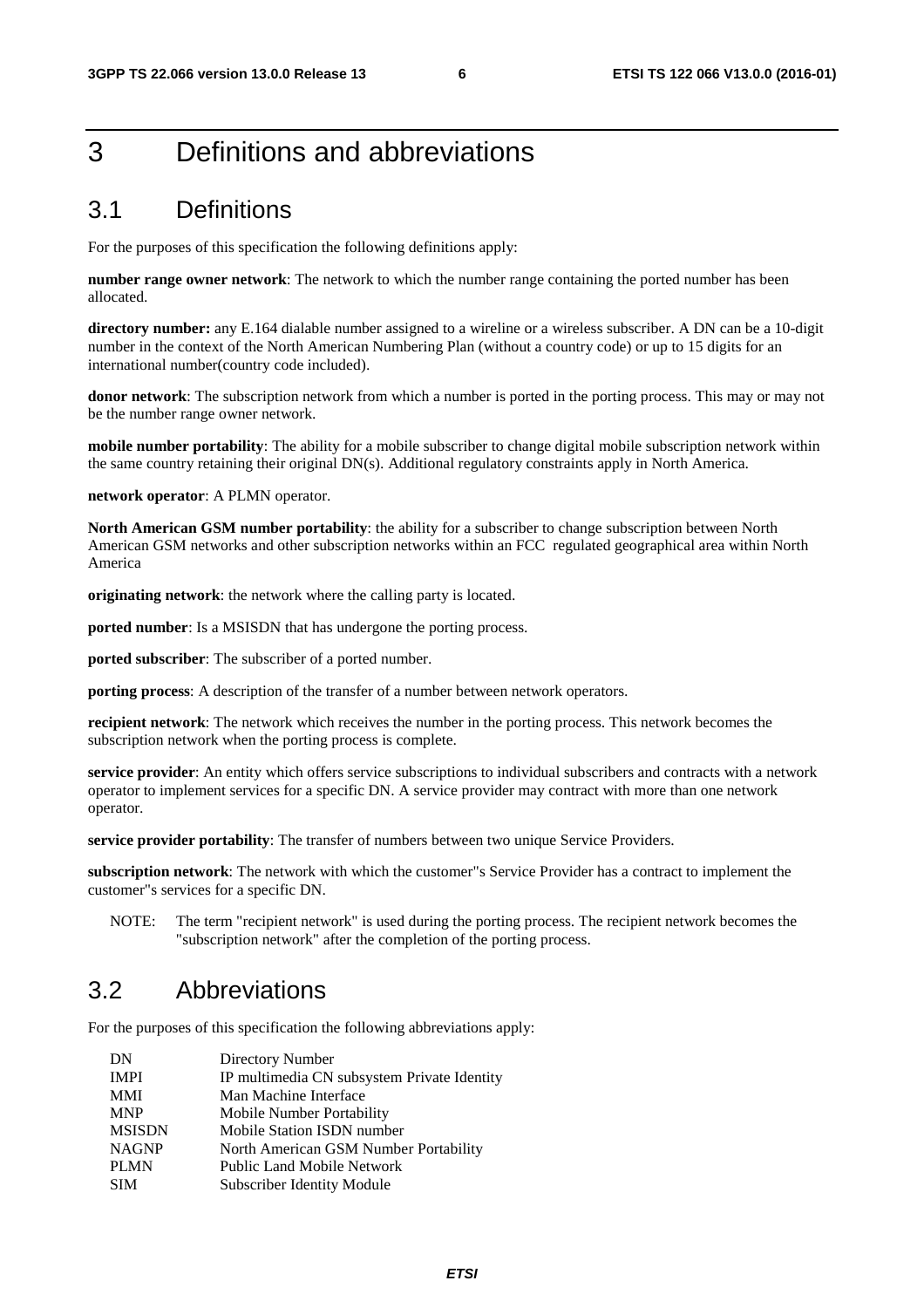USIM Universal Subscriber Identity Module

Further related abbreviations are given in TR 21.905 [1].

#### 4 Applicability

Mobile Number Portability cannot be offered to a subscriber as a stand alone service. Mobile Number Portability is applicable to all teleservices (e.g. SMS, voice, fax), IP Multimedia services and bearer services (e.g. data), except for TS12 (emergency call).

The implementation of MNP shall be flexible enough to apply to each DN of a subscriber separately. Where the DNs used in the donor network are ported to different recipient mobile networks then a new IMSI/IMPI (and SIM/USIM/ ISIM) will be required for each recipient network. The basic and supplementary services provisioned in the recipient network shall not be dependent on those that were provisioned in the donor network.

#### 5 Description

Mobile Number Portability (MNP) is the ability for a mobile subscriber to change digital mobile subscription networks within the same country whilst retaining her original DN or DNs. Additional regulatory constraints apply in North America.

North American GSM Number Portability (NAGNP) is the ability for a subscriber to change subscription between North American GSM networks and other subscription networks within an FCC regulated geographical area within North-America.

The IMSI/IMPI shall not be ported, hence the recipient mobile network of the porting process will issue a new IMSI/IMPI for the ported subscription. The porting process may, but need not, include a change in service provider.

The ported subscriber can use exactly the same services as non-ported customers in the same subscription network. That is: whether the DN of a subscriber belongs to a subscription network or is ported to the subscription network shall have no influence on the services offered to the customer by that subscription network.

The services offered by the number range owner network and/or the donor network have no influence on the services offered by the subscription network. When a subscriber ports a DN to a new network then the donor network no longer provides support for the services of the ported number (this includes supplementary and value added services).

NOTE: This also implies that if a service supported in the donor network is not available on the recipient network then number portability mechanisms need not provide that service for the ported subscriber.

A network can be a donor of numbers and a recipient of numbers. A DN can be ported more than once; a ported number can be ported back to its number range owner network. Even after multiple portings, the technical solution shall involve only the number range owner network and recipient network.

The solution for MNP/NAGNP shall have a minimal adverse effect upon the quality of service offered to ported and non-ported subscribers. It may be the case that the quality of service for ported and non-ported subscribers differs slightly (e.g. due to additional call set-up delay).

Any additional delay in call set-up to ported numbers shall be minimised.

The process of porting a number may involve a disruption in service to the customer. The time that no service is available shall be minimised.

The technical implementation of the support of MNP/NAGNPin a network should not impede number availability and efficient use of numbers.

The technical implementation for the support of MNP/NAGNPshall not involve loss of functionality in the number range owner, donor or subscription network.

The technical implementation of MNP/NAGNPshall support optimisation of the use of network and inter-network resources so as to minimise costs associated with transport of traffic and/or appropriate signalling and/or processing activities (e.g. optimal routing).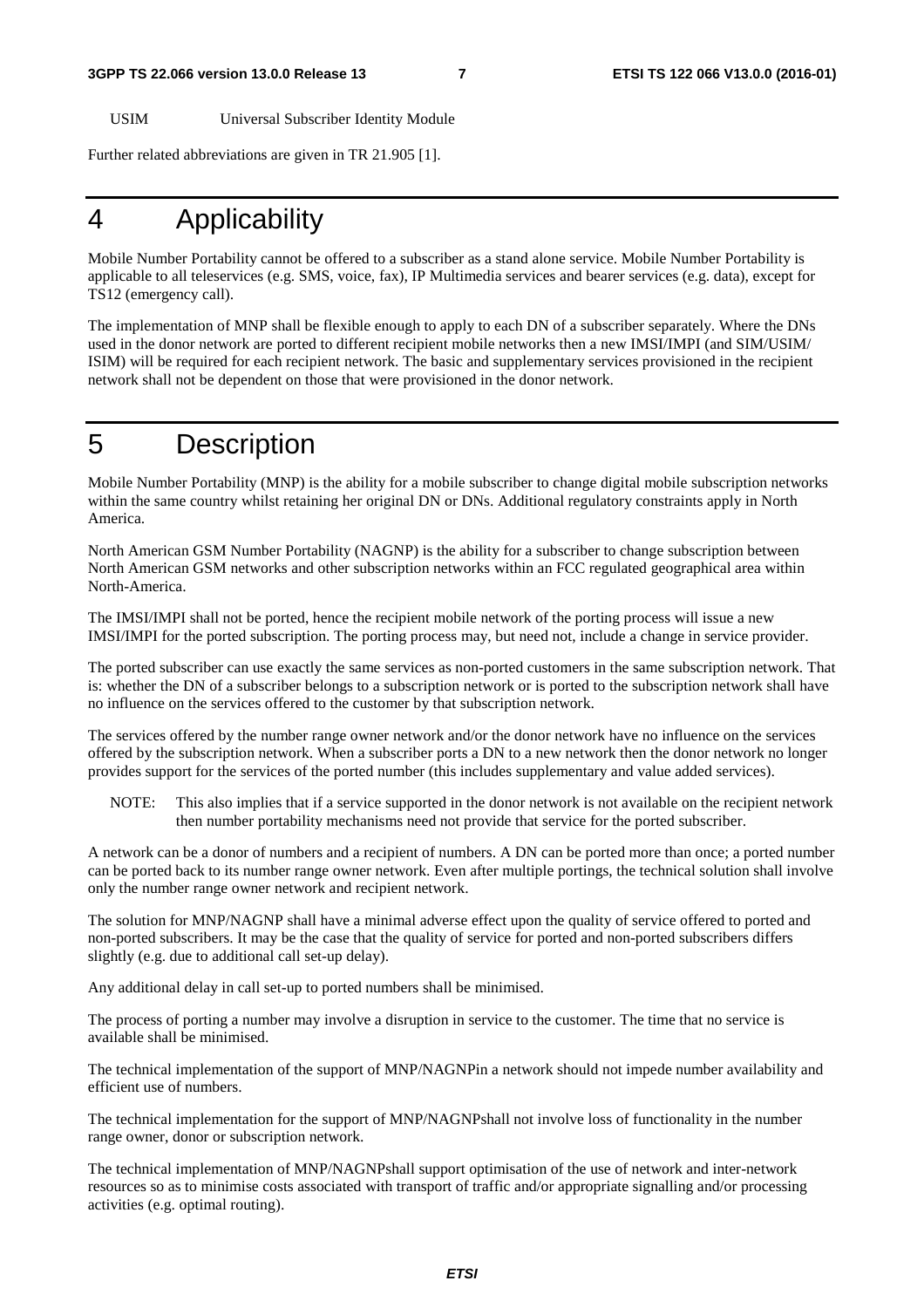In addition, for the porting process an efficient and effective way is needed to exchange porting information between all types of network operators.

#### 6 Normal procedures with successful outcome

Mobile Number Portability is offered to all subscribers of telephone services subject to regulatory requirements.

A porting process is initiated at a subscriber"s request on their selected DN(s) with the relevant networks. Initiation of the porting process is an off-line administrative process and cannot be invoked via a specific MMI on the hand-set.

After successful porting the subscriber, is able to use the provisioned telephone services and network specific services of the subscription network as offered to non-ported subscribers on that network. Porting will effectively initiate a new subscription

As part of the porting process, the donor, number range owner and recipient networks shall update their relevant network elements in order to perform the porting. After the porting process is complete, the subscription details related to the ported DN on the donor network shall not be required and can be deleted. Therefore, only the number range owner network and the recipient network are involved in the MNP/NAGNPsolution for support of service to the ported subscriber.

The originating network may not be aware of the ported nature of the number; therefore the technical solution shall work even if networks other than the number range owner and recipient have no knowledge of the ported nature of the number.

NOTE: Other networks may be involved to increase the efficiency of call-set-up to ported numbers.

When a ported subscriber takes an additional DN at her subscription network that additional DN should not have to come from the number range owner network(s) of the subscriber"s ported numbers.

Where number ranges are assigned to network operators, the number range owner network shall receive the ported number back from the recipient network when the subscriber relinquishes the ported number, i.e. when the ported number ceases to be an active service number.

## 7 Exceptional procedures

Service related data (e.g. numbers used in the call-forwarding service, etc.) may not be transferred to the recipient network during the porting process.

#### 8 Addressing

As a consequence of MNP, the DN of a subscriber may no longer explicitly identify the subscription network of that subscriber.

# 9 Supplementary Services and Service Interworking

The support of mobile Number Portability in a network shall not affect the handling of supplementary service for the subscribers, i.e. there shall be no difference in the handling of the supplementary services between ported in and normal subscribers of the same network.

#### 9.1 Calling line identification presentation (CLIP)

No impact.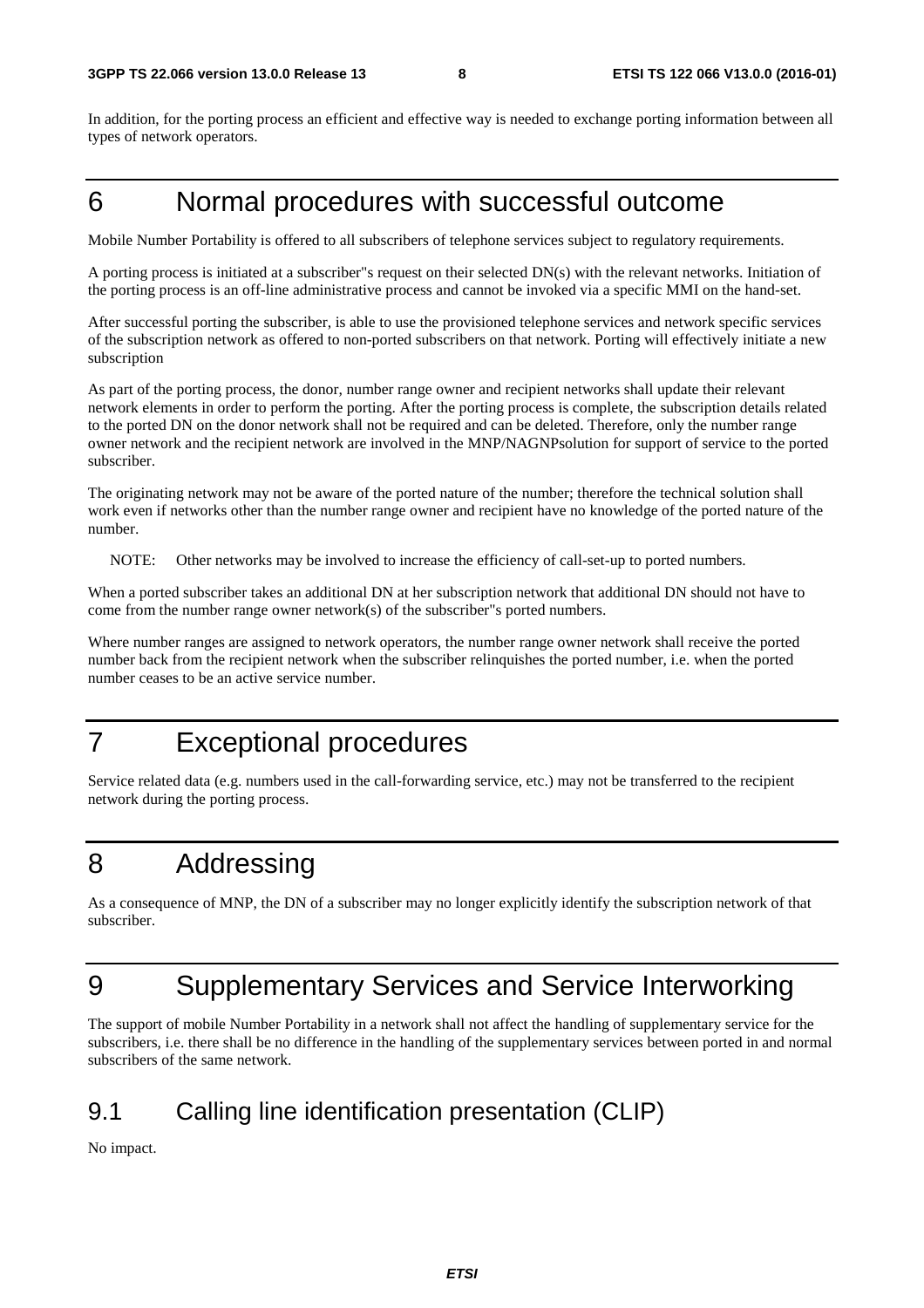#### 9.2 Calling line identification restriction (CLIR)

No impact.

#### 9.3 Connected line identification presentation COLP)

No impact.

#### 9.4 Connected line identification restriction (COLR)

No impact.

#### 9.5 Call Forwarding Unconditional (CFU)

No impact.

#### 9.6 Call Forwarding on mobile subscriber Busy (CFB)

No impact.

#### 9.7 Call Forwarding on No Reply (CFNRy)

No impact.

9.8 Call Forwarding on mobile subscriber Not Reachable (CFNRc)

No impact.

9.9 Call Waiting (CW)

No impact.

9.10 Call hold (HOLD)

No impact.

9.11 Multiparty services (MPTY)

No impact.

9.12 Closed User Group

No impact.

#### 9.13 Advice of Charge services

No impact.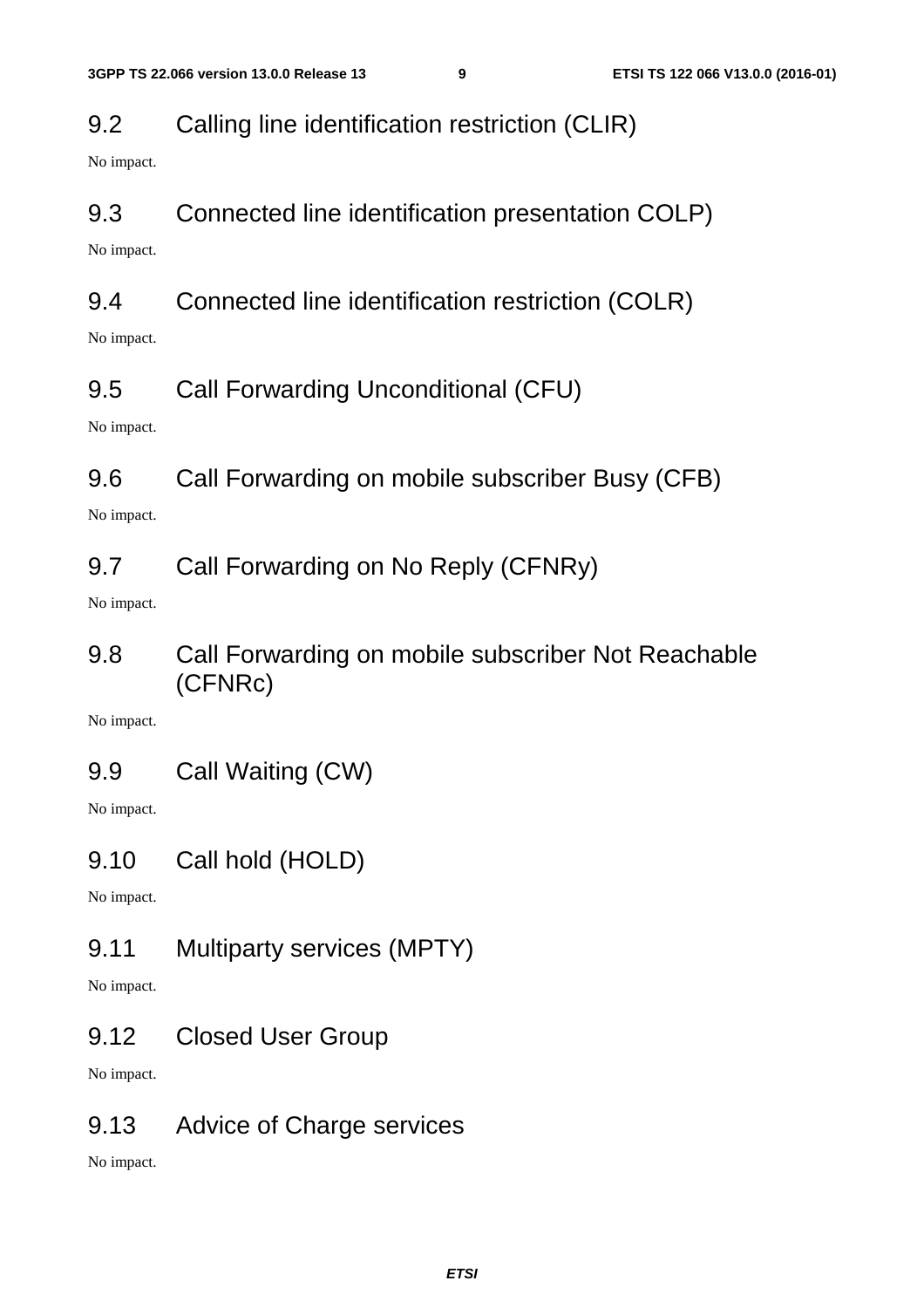#### 9.14 Barring of All Outgoing Calls (BAOC)

No impact.

9.15 Barring of Outgoing International Calls (BOIC)

No impact.

9.16 Barring of Outgoing International Calls except those directed to the Home PLMN Country (BOIC-exHC)

No impact.

9.17 Barring of All Incoming Calls (BAIC)

No impact.

9.18 Barring of Incoming Calls when roaming outside the home PLMN country (BIC-Roam)

No impact.

9.19 Explicit Call Transfer (ECT)

No impact.

9.20 Completion of Calls to Busy Subscriber (CCBS)

No impact.

9.21 Support of Private Numbering Plan (SPNP)

No impact.

#### 9.22 Multiple Subscriber Profile (MSP)

The porting process may apply on a per profile basis.

#### 9.23 enhanced Multi-Level Priority and Pre-emption (eMLPP)

No impact.

- 10 Interworking with other network features
- 10.1 Customised Applications for Mobile network Enhanced Logic (CAMEL)

No impact.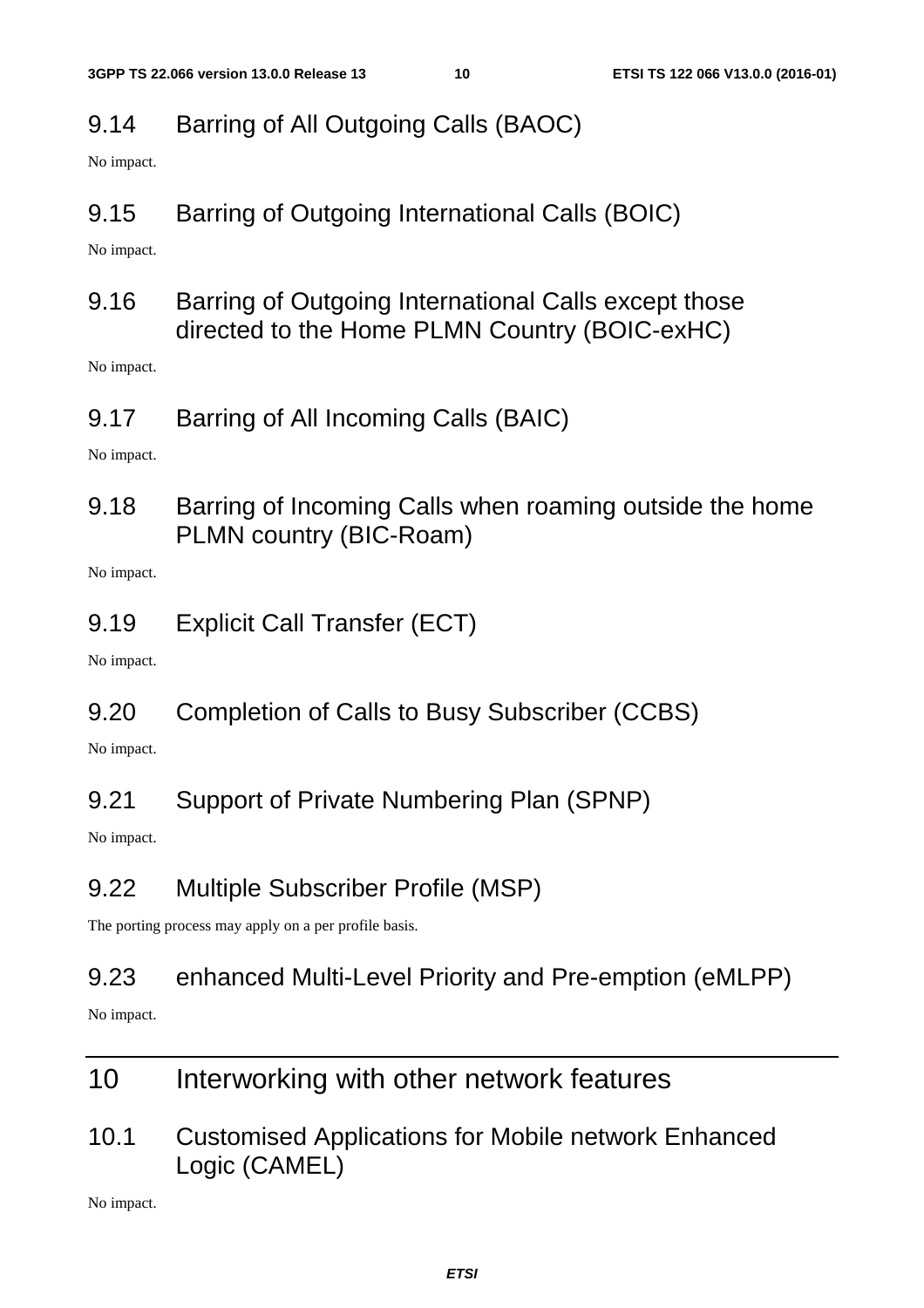#### 10.2 Support of Optimal Routing (SOR)

No impact.

NOTE: This is a service requirement. However, it may be difficult to find an MNP solution with no impact on Optimal Routing.

### 11 Networking interworking

All services offered in co-operation with other types of networks shall still be offered in combination with MNP. This includes the basic services, all supplementary services and all network features.

## 12 Charging aspects

Enough information shall be collected to allow different tariffs to be applied to calls and short messages in the following case:

• The calling subscriber is roaming in her home PLMN

and

• The called subscriber is a subscriber of any of the PLMNs in the country of the calling subscriber's home PLMN

In this case the collected information shall allow to distinguish between

- Calls and short messages directed to a called subscriber who subscribes to the calling subscriber"s home PLMN
- Calls and short messages directed to a called subscriber who does not subscribe to the calling subscriber"s home PLMN.

Enough information should be collected to allow the involved networks to workout inter-network charging.

## 13 Lawful Interception Issues

Lawful interception shall be possible on a ported MSISDN.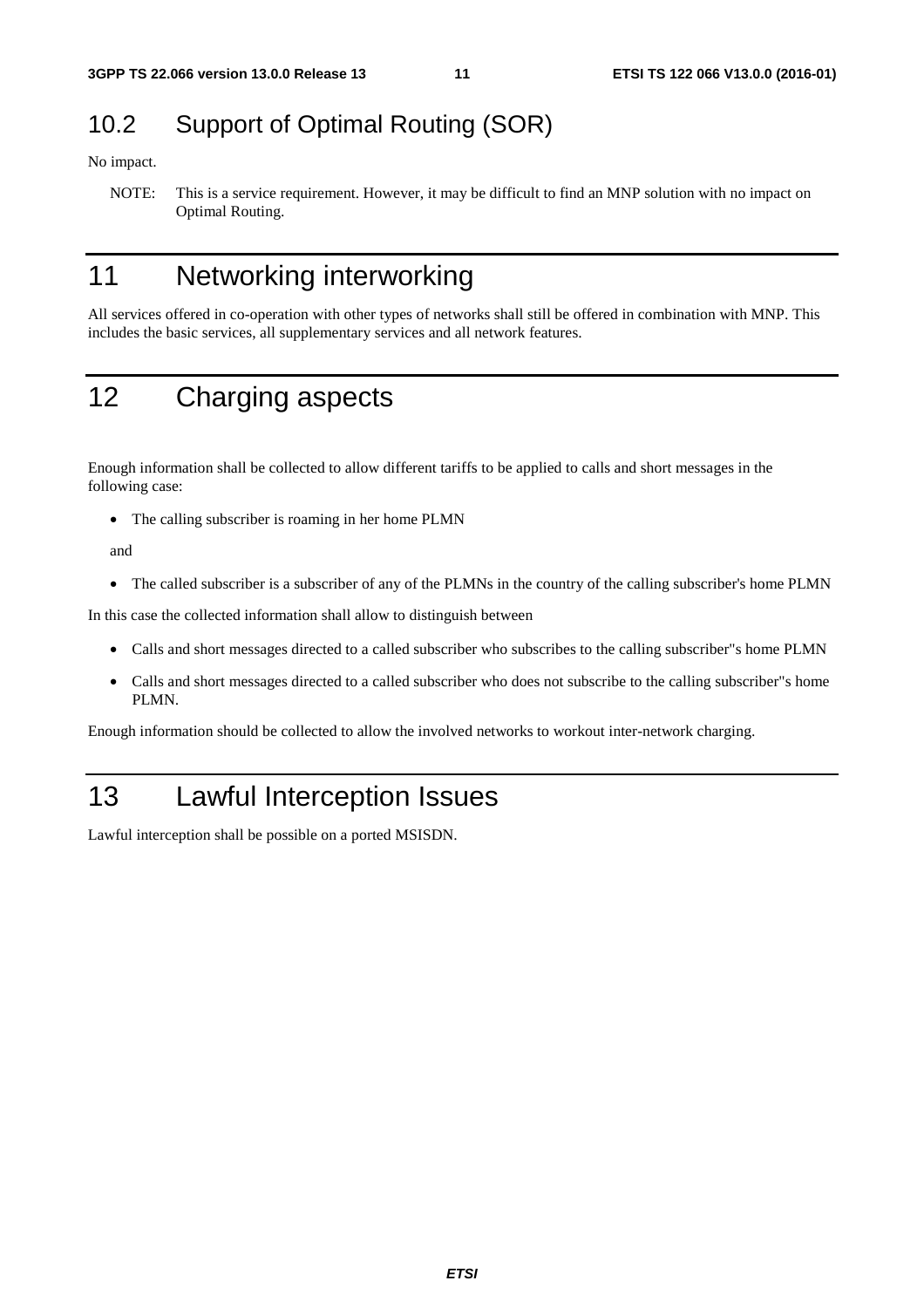## Annex A: (informative) Change history

|                 |                     |                |             |           |              | <b>Change history</b> |                |                                                                                                          |        |            |                            |
|-----------------|---------------------|----------------|-------------|-----------|--------------|-----------------------|----------------|----------------------------------------------------------------------------------------------------------|--------|------------|----------------------------|
| TSG SA# SA Doc. |                     | <b>SA1 Doc</b> | <b>Spec</b> | <b>CR</b> | <b>Rev</b>   | IRel                  |                | Cat Subject/Comment                                                                                      | Old    | <b>New</b> | <b>Work</b><br><b>Item</b> |
| Jun 1999        |                     |                | 02.66       |           |              |                       |                | Transferred to 3GPP SA1                                                                                  | 7.0.0  |            |                            |
| SA#04           |                     |                | 22.066      |           |              | R99                   |                | Version 3.0.0 Approved                                                                                   |        | 3.0.0      |                            |
| SP-05           | SP-99479            | S1-99621       | 22.066      | 001       |              | R99                   | D              | Editorial changes for alignment<br>to 3GPP                                                               | 3.0.0  | 3.0.1      |                            |
| SP-07           | SP-000061 S1-000134 |                | 22.066      | 002       |              | <b>R99</b>            | B              | PCS-1900 Service Provider<br>Number Portability impacts for<br><b>Mobile Number Portability</b>          | 3.0.1  | 3.1.0      |                            |
| <b>SP-08</b>    | SP-000207           | S1-000434      | 22.066      | 003       |              | R99                   | F              | North American Service<br><b>Provider Number Portability</b><br>impacts for Mobile Number<br>Portability | 3.1.0  | 3.2.0      |                            |
| SP-11           | SP-010065 S1-010258 |                | 22.066      |           |              | Rel-4                 |                | Transferred to 3GPP Release 4                                                                            | 3.0.1  | 4.0.0      |                            |
| $SP-16$         | SP-020267 S1-021043 |                | 22.066      |           |              | Rel-5                 |                | Updated from Rel-4 to Rel5                                                                               | 4.0.0  | 5.0.0      |                            |
| SP-18           | SP-020655 S1-021910 |                | 22.066      | 004       |              | Rel-6                 | B              | CR to 22.066 on IMS number<br>portability                                                                | 5.0.0  | 6.0.0      | <b>IMS</b>                 |
| SP-20           | SP-030263 N4-030451 |                | 22.066      | 006       | $\mathbf{1}$ | Rel-6                 | $\overline{A}$ | Charging Requirements in an<br><b>MNP</b> environment                                                    | 6.0.0  | 6.1.0      | TEI5                       |
| $SP-36$         |                     |                | 22.066      |           |              | Rel-7                 |                | Updated from Rel-6 to Rel-7                                                                              | 6.1.0  | 7.0.0      |                            |
| $SP-42$         |                     |                |             |           |              | Rel-8                 |                | Updated from Rel-7 to Rel-8                                                                              | 7.0.0  | 8.0.0      |                            |
| $SP-46$         |                     |                |             |           |              |                       |                | Updated to Rel-9 by MCC                                                                                  | 8.0.0  | 9.0.0      |                            |
| 2011-03         |                     |                |             |           |              |                       |                | Update to Rel-10 version (MCC)                                                                           | 9.0.0  | 10.0.0     |                            |
| 2012-09         |                     |                |             |           |              |                       |                | Updated to Rel-11 by MCC                                                                                 | 10.0.0 | 11.0.0     |                            |
| 2014-10         |                     |                |             |           |              |                       |                | Update to Rel-12 version (MCC)                                                                           | 11.0.0 | 12.0.0     |                            |
| 2015-12         |                     |                |             |           |              | <b>Rel-13</b>         |                | Updated to Rel-13 by MCC                                                                                 | 12.0.0 | 13.0.0     |                            |